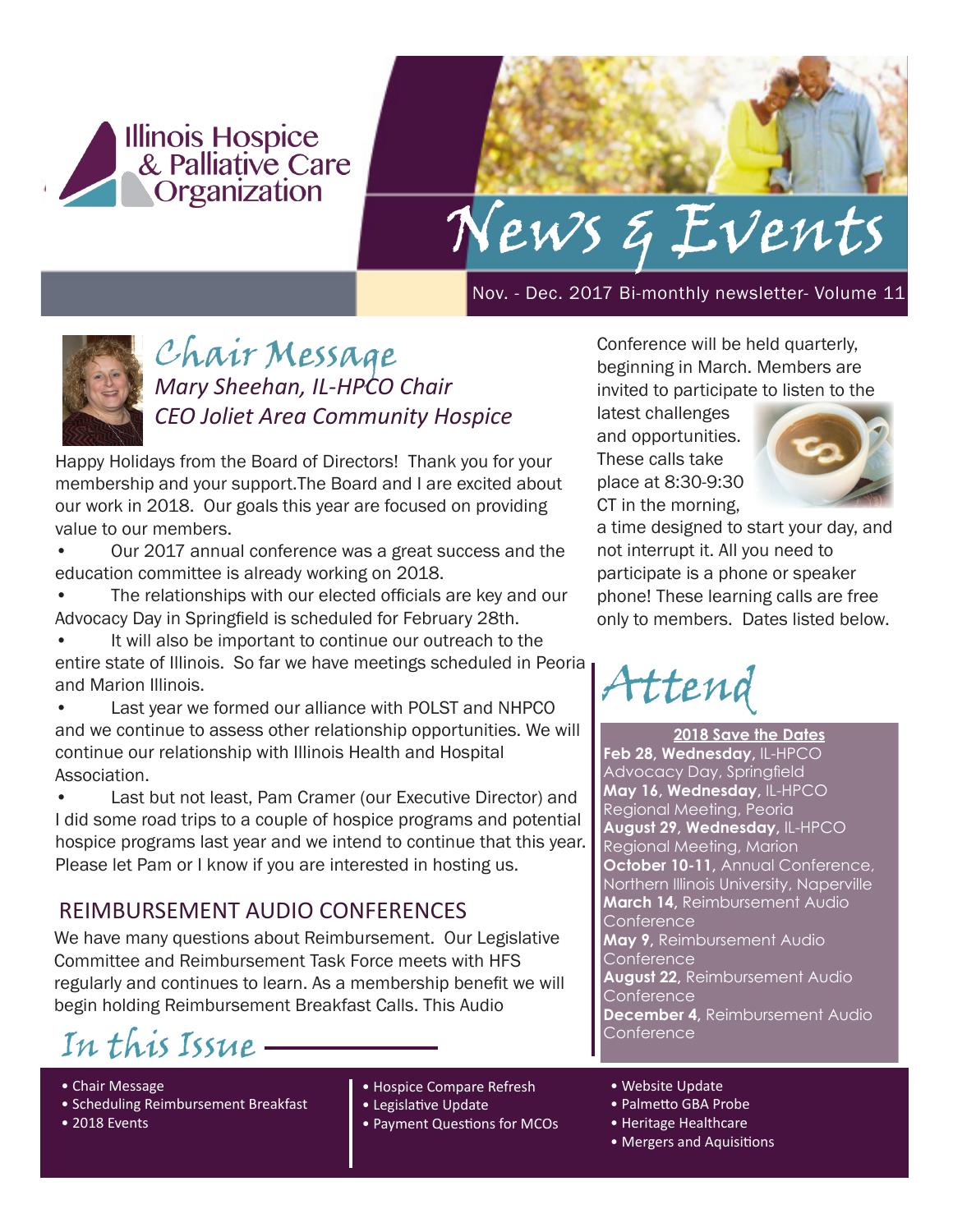

# Legislative Update – Betsy D. Mitchell, IL-HPCO Legislative Consultant



In November, the Illinois General Assembly concluded it's six-day Fall Veto Session. For the past several years, Veto Sessions have become more of an extension of the Spring Session rather than just focused on the Governor's veto messages. This past session

was no different.

Clearly, the main focus during this Fall Veto Session was on the sexual harassment allegations circling the Capitol. In Illinois, this all began after a female lobbyist presented testimony at a hearing against Senator Ira Silverstein (D, Chicago). This issue along with other complaints are now before the newly appointed Legislative Inspector General, Julie Porter. In addition, Senate Bill 402 was passed to require all legislators, legislative staff, lobbyists, and lobbying entities to complete annual training. This bill has been signed into law by Governor. In addition, both the Senate and House members attended seminars on their last day in Springfield.

Another interesting aspect of this Veto Session was on the vetoed bills. This year, the Governor sent 50 veto messages to the Illinois General Assembly and the legislature overrode 14 of the veto messages. Historically, this is a very high number of vetomessages to be overridden.

The biggest fight was over the Governor's veto of Senate Bill 1905 which would have prohibited local units of governments from adopting their own ordinances to become right to work zones. The Senate overrode the Governor's veto with 42 yes and 13 no votes (36 votes were

required to override). In the House the override failed by one vote with 66 Democrats and 4 Republicans voting for the bill.

Committee hearings have been taking place throughout December. Three hearings were on focused on the Managed Care Organizations and the Illinois Department of Healthcare and Family Services. Both chambers are expected to return to Springfield for full session in the latter part of January 2018, unless called back by their leader. The House returns into regular session on Tuesday, January 23 and the Senate returns on Tuesday, January 30. The Governor's Budget address is scheduled for Wednesday, February 14, 2018.

When the legislature returns, possible issues that could be considered include physician assisted suicide, more changes to reduce opioid abuse, tweaking the MCO reimbursement process, scope of practice issues, and several others. Never hesitate to contact me if you hear about the possibility of an issue popping up in which IL-HPCO should be debating.

#### **Website Updates www.il-hpco.org**

*Please note that there are enhancements to the website…..All members are listed in the Membership area, which we will link to the Locator page.* 

*https://il-hpco.org/membership/providermembers/ Referrals.*



We will publish an internal 2018 Calendar in the Member Restricted area.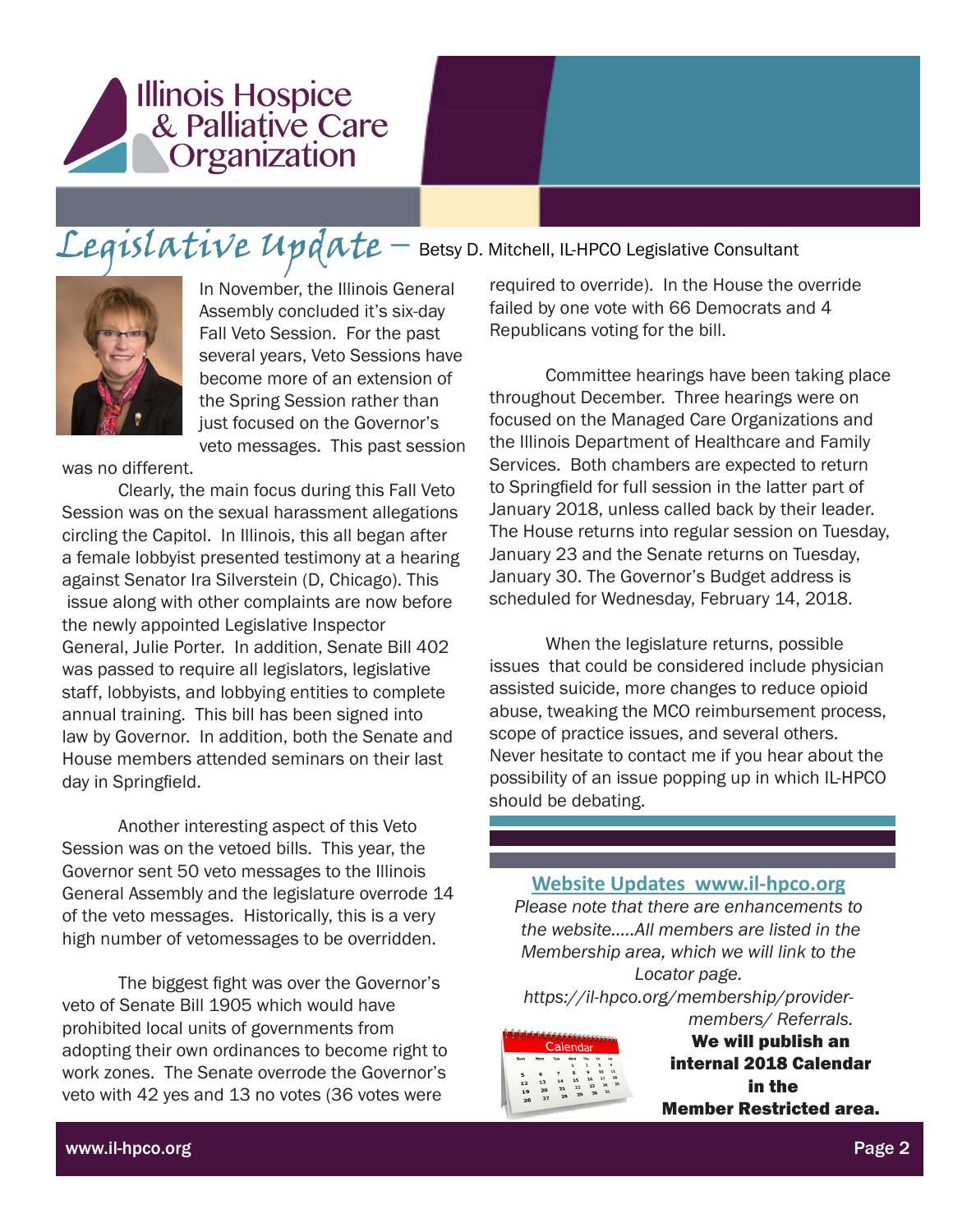



*Hospice Compare Refresh: What Changed – And What Hasn't Kate Proctor, JD, Senior Vice President, Chief Counsel-Seasons Hospice & Palliative Care* 

On December 12, 2017, CMS's Hospice Compare website was refreshed to reflect more recent quality data reported by hospices. Originally launched in August 2017, the Hospice Compare website was developed by CMS to report and compare quality metrics reported by hospices to help terminally ill patients find and compare hospices in their area. Quality metrics include patient care issues such as whether a patient's values and beliefs were addressed at admission and whether the patient received timely and thorough assessments for pain and shortness of breath. The December 2017 update includes data collected by hospices from January 1, 2016 through December 31, 2016.

Unfortunately, the errors plaguing the website since its release have not been corrected. As soon as it was released, hospices began noticing that their demographic data was incorrect, including their addresses, phone numbers, and ownership information. Hospice service areas were also incorrect, such that hospices who served a particular zip code were not appearing in searches for that zip code, but hospices not licensed in that zip code would appear.

Hospices raised these concerns to CMS, but that information has yet to be corrected. To attempt to address this issue, CMS put up a banner on the Hospice Compare website in late November warning consumers that when they search "by location, the list of agencies may or may not serve the zip code, city, or state" they searched. It recommends the consumer call the hospice to confirm that they serve that area.

The next Hospice Compare refresh is scheduled for February 2018, though CMS has not indicated that the errors in hospice demographic information will be corrected at that time. The February 2018 refresh will revise the quality scores to include data from April 1, 2016 through March 31, 2016. In the meantime, there are several things hospices should do to prepare for the February 2018 refresh and to ensure their demographic information is accurate when CMS corrects the website:

Ensure you reported any demographic information (e.g., phone number, address) errors to your state's ASPEN coordinator. A list of ASPEN coordinators can be found at:

https://data.medicare.gov/Hospice-Compare/ Hospice-CASPER-ASPEN-Contacts/qx7x-wipa.

Use the Hospice Compare website to search the zip codes your hospice serves. If your hospice does not appear in locations you serve, or if hospices who do not serve your area appear, report these issues to your state ASPEN coordinator.

Review your preview report from December 1, 2017 to ensure the quality score appears to be correct. If they are not, be sure to request a review of the data before the 30-day review period ends. Information on how to request a review can be found at: https://www.cms.gov/Medicare/ Quality-Initiatives-Patient-Assessment-Instruments/ Hospice-Quality-Reporting/Hospice-Quality-Public-Reporting.html.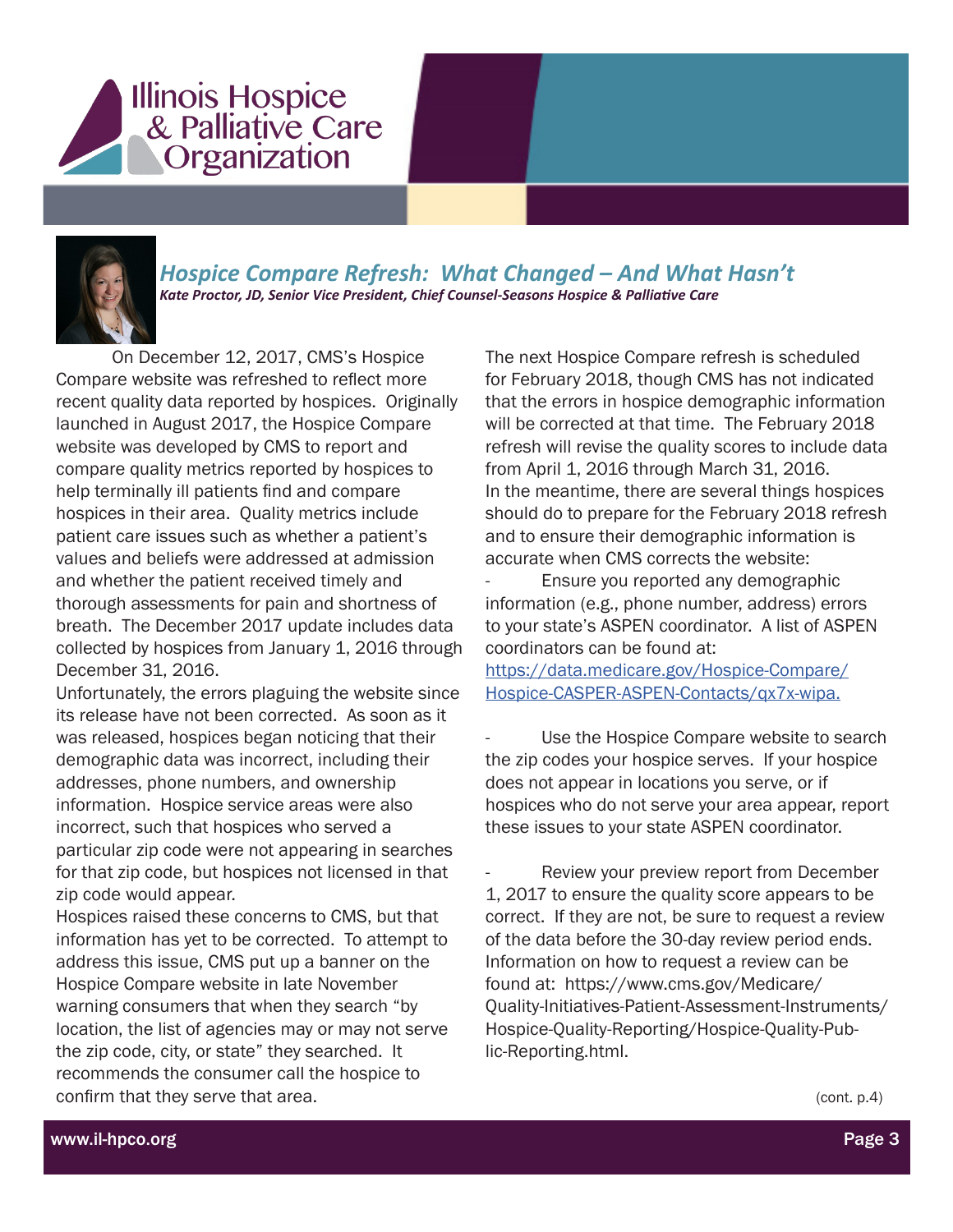

## *Payment Questions for MCOs-Working Closely with HFS*

 The Legislative Committee and Reimbursement Workgroup, led by Sara Dado and Kellie Newman, have developed a list of questions that have been sent to Robert Mendonsa and Teresa Hersey at the Illinois Department of Health Care and Family Services (HFS). The objective of these questions is to seek clarification of the operational process between hospice and MCOs. IL-HPCO has noted that each member agency, in building relationships with payers, has found that there is confusion and variation. These questions, crafted by the mentioned IL HPCO groups, have been sent to Robert Mendonsa and he has responded that they will get back to IL-HPCO as soon as they clarify 'some internal policies.'

#### *Hospice Compare Refresh: (cont. from p. 3)*

- Train staff on the importance of quality measures and how to meet them. For example, does your staff links below. know what CMS considers to be a "comprehensive" pain assessment? For information on the HIS quality scores, see: https://www.cms.gov/Medicare/Quality-Initiatives-Patient-Assessment-Instruments/Hospice-Quality-Reporting/Current-Measures.html.



IL-HPCO wishes all its members a safe and healthy Holiday Season and the best for 2018! We thank you for your support.

We will continue to aggressively pursue. We will continue to work on, and discuss with HFS elimination of the "pass-through."Aggressive pursuit will be used with this issue as well. Lastly we are asking that Illinois Medicaid waive the prior authorization requirement for hospice providers admitting patients without prior authorization.

You may have noted in the good news category…that Illinois Medicaid has eliminated the requirement for submitting hospice election notification to Medicaid and the MCOs

## **PALMETTO GBA PROBE & EDUCATE PROCESS**

Effective October 1, 2017, Palmetto GBA implemented the Targeted Probe & Educate (TPE) process. This process applies to providers in all states that are serviced by Palmetto GBA. Providers can find more information about the TPE process on Palmetto GBA's and CMS' websites by selecting the

#### Palmetto GBA website:

Targeted Probe and Educate (TPE) Process Targeted Probe & Educate (TPE) Provider Contact

#### CMS website:

Targeted Probe and Educate (TPE)

 In addition, Palmetto GBA now has a dedicated page for the TPE, which can be accessed at: https://www. palmettogba.com/palmetto/providers.nsf/docscat/ Providers~JM%20Home%20Health%20and%20Hospice~Medical%20Review~Targeted%20Probe%20 and%20Educate